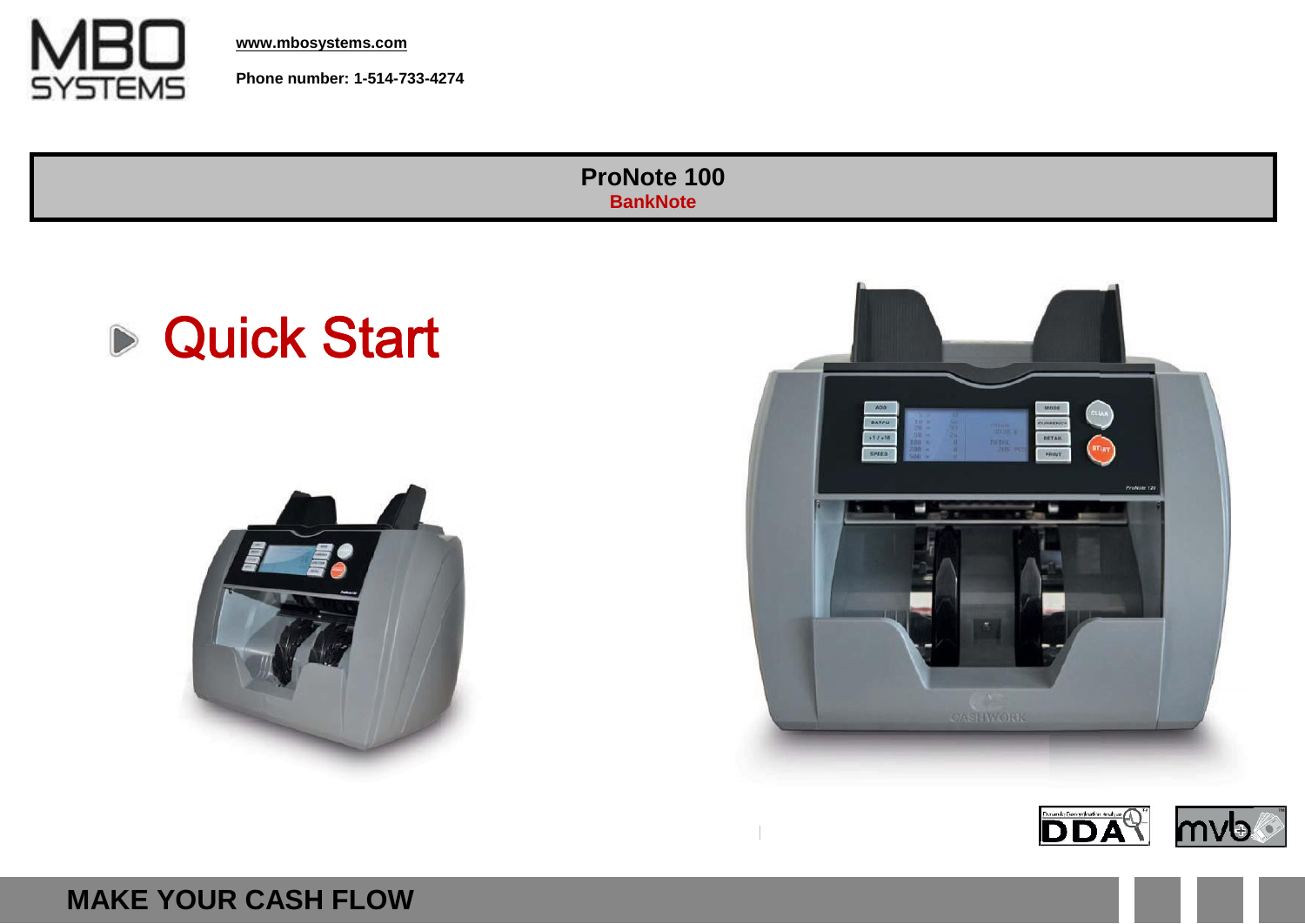





b. Keeping the "**+1 / +10**" key pushed longer changes the value by ten (10).

After the counting process in the "**VALUE BALANCING MODE**" a detailed view can be displayed, showing the quantity and the total value of each denomination.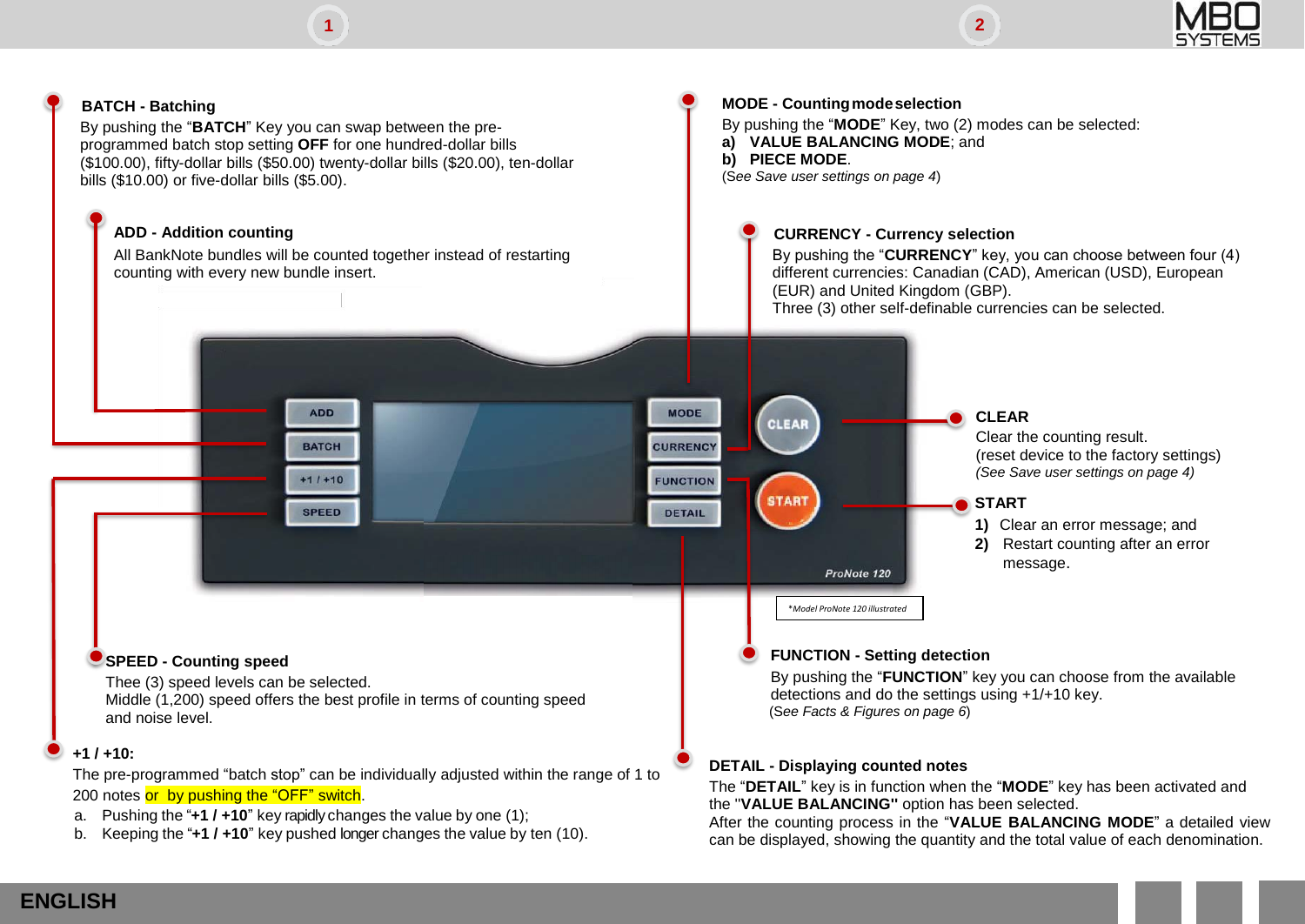



**1. Switch ON**

Turn ON the BankNote counter with the "**ON/OFF**" switch located at the rear side of the machine. The counter is ready after a short self-check.



**3 4**

#### **5. Finish the counting process**

The counting is finished as soon as:

- **a)** No more BankNotes are left on the hopper;
- **b)** The adjusted batch stop its reached; or
- **c)** The stacker is full.

The display shows the number of counted notes and the total value (when the "**VALUE BALANCING MODE**" is selected).



#### **2. Adjust note guides**

Move the right and left note guide gently towards each other to adjust them at the length of the denomination to be counted. **Always place the BankNotes from above and centered to the hopper.**



#### **6. Clean & Care**

The abrasion of the counted note papers causes dust in the machine. From time to time, or in case of an error message, carefully removed dust and dirt with a soft brush and cleaning cloth.

(included with the ProNote 100 model).



#### **3. Start counting**

The **counting starts automatically** after placing the BankNotes on the hopper. The BankNotes must be placed smoothly on the hopper.

- **a)** Make sure that the notes do not move sidewards on the hopper; and
- **b)** Do not forget to check the note bundle for foreign objects such as coins or clamps, which could damage the sensors.

#### **Save user settings**

Adjust the machine accordingly to your requirements. Hold down the "**MODE**" key for 3 seconds. If your personal setting is not saved, the device always goes back to the factory settings when rebooted.

#### *Reset device to factory settings*

Push and hold down the "**CLEAR**" button and simultaneously switch the device **ON**, then, confirm by pressing the "**START**" button.



To achieve a good feeding with bad quality notes, you may guide the bundle gently with 2 fingers while counting.

the instructions on the display. Before counting, tap the bundle at the long side on a hard surface in order to align the notes. Place the bundle with the aligned side towards the feeder.

Bad quality BankNotes should always be checked.

Pleated and folded corners should be removed. Bundles should be fanning to avoid BankNotes sticking to each other.



#### **4. Confirming error messages**

In case of an error message, please follow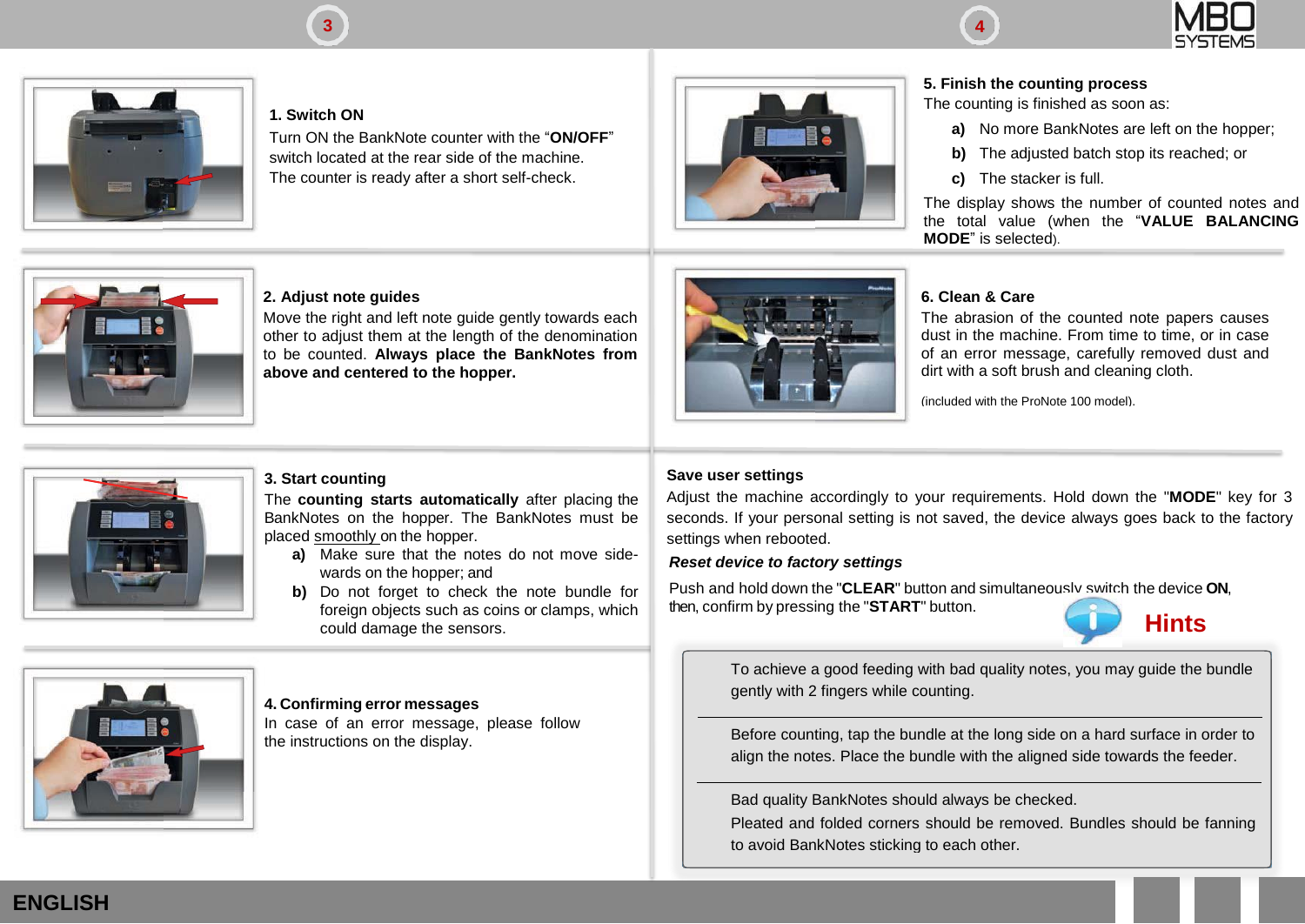



#### **counting**

In this mode, the value of sorted notes of Canadian (CAD), American (USD), European (EUR), United Kingdom (GBP) currencies can be counted within one automatic counting process, from the smallest to the biggest denomination.

Three (3) other self-definable currencies can be selected.

(Press the "**START**" button to skip certain denomination)

This Mode can be recognized by the currency symbol (e.g.  $\epsilon$ ) and the display message "**VALUE**

**BALANCING**" on the top of the display.

Size detection is automatically switched **ON** in this mode. Following detection can be set for "**VALUE BALANCING MODE**":

- **a)** Double;
- **b)** UV; and
- **c)** MG\*

*\* only available with the ProNote 120*



#### **PIECE MODE - Piece counting**

Just the quantity of notes or other documents are counted in this mode. In this mode you may also count non-cash-Items (such as coupons) of following size range: 110 x 50 ~ 175 x 85 (mm).

Following detection can be set for "**PIECE MODE**":

- **a)** Width;
- **b)** Double;
- **c)** UV; and
- **d)** MG\*

*\* only available with the ProNote 120*

## **PRONOTE 100 FACTS AND FIGURES**

#### **CONGRATULATIONS FOR PURCHASING A PRONOTE 100 BANKNOTES**

#### **DESCRIPTION**

**ProNote 100** counts BankNotes up to a speed of 1 500 Notes per minute and detects them if required for UV and MG security features. The clearly laid out LCD display and sophisticated menu system provide a clear overview of all important functions. A single button push is all that is needed to :

- **a)** Switch between available currencies;
- **b)** Switch between the two count modes; and
- **c)** Report with a detailed list of all counted notes (Piece and Value).

Further information on the display shows you how to handle the counting process in case of a certain error message.

#### **CURRENCIES**

Value counting: Canadian (CAD), American (USD), European (EUR), United Kingdom (GBP).

Three (3) other self-definable currencies can be selected.

#### **COUNT MODES**

- **Value Balancing Mode:**

Detection and value counting of pre-sorted BankNotes

- **Piece Mode** Detection and piece counting.



**MVB** - **Multi Value Balancing** is a special function that overtakes the job of doing the addition yourself when doing your cash balancing.



**DDA - Dynamic Denomination Analyze**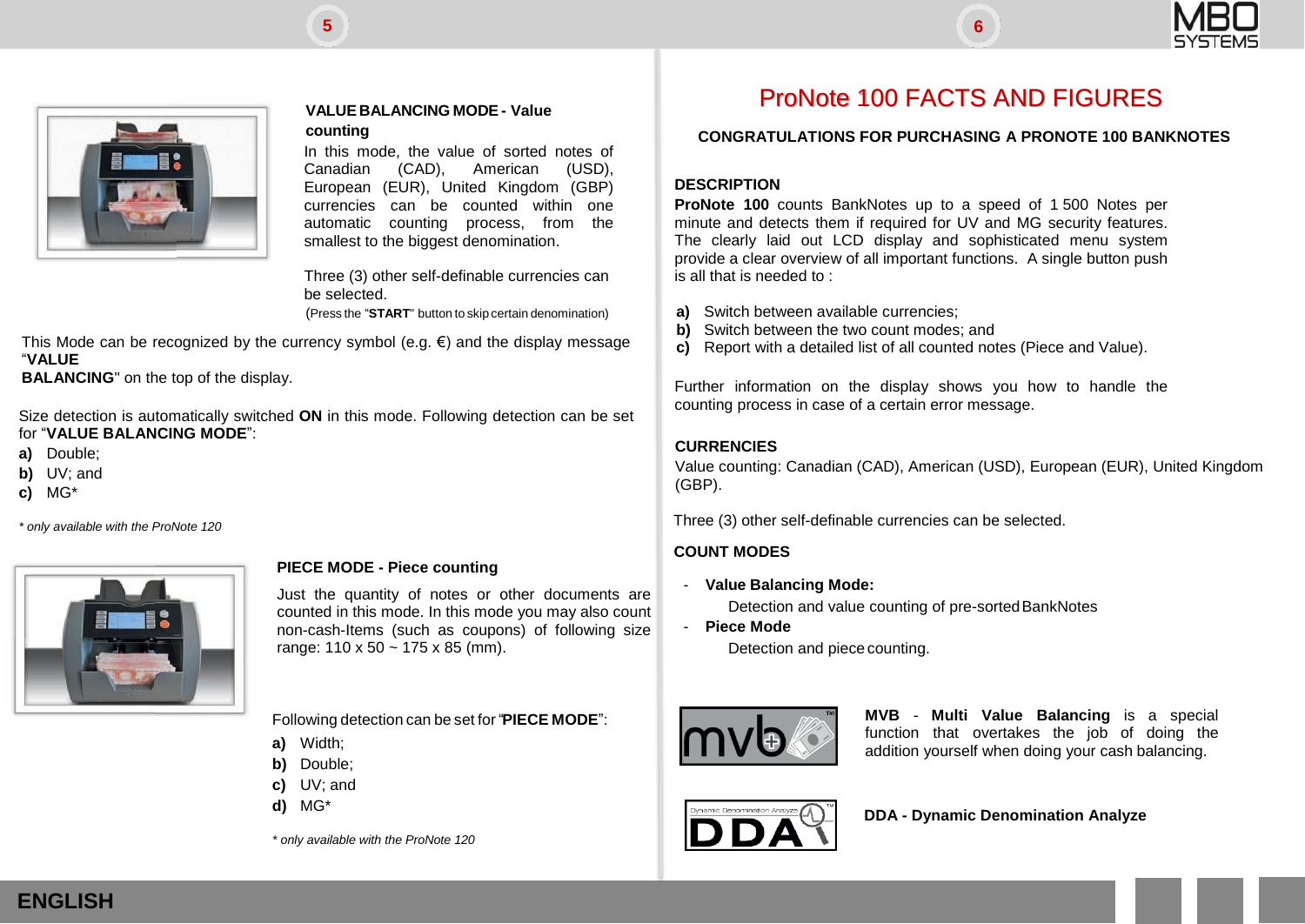#### **Capacity & Speed**

- **Capacity hopper**: 300 notes
- **Capacity stacker**: 200 notes
- **ADD- Addition counting function**: yes
- **BATCH – Batching** : Variable 1:999 / preset
- **Counting speed**: 800 / 1,200 / 1,500 notes per minute

**7 0**

#### **Safety features detection**

- UV

#### **Certificates**

- CE
- RoHS

### **General data**

- **Display type**: LCD with 9-digits piece display
- **Density setting**: Eight (8) levels
- **Document size**: 110 x 50 ~ 175 x 85 (mm)
- **Alarm type**: Visual and Acoustic
- **Alarm system**: double / chain / half, skew note

#### **Technical data**

- **Dimensions** (L x W x H): 287 x 243 x 248 mm
- Weight: 6.5 kg
- **Power consumption: 60 W**
- **Power supply**: AC 110-240 V / 50-60 Hz

**8**

- Ambient **temperature**: 0 cC ~ 40 cC
- **Humidity**: 40% ~ 90%

#### **Interfaces**

- PC-connection via RS232
- External display via RS232

#### **Options**

- **External display** (cable included):
	- **a)** 4 digits for piece number; and
	- **b)** 6 digits for value.

*\** **Power cable, RS-232 cable, fuse, cleaning brush and cloth as well as user manual**

## **ProNote BankNote Counter Series**

- ProNote 100
- ProNote 120
- ProNote 200





**DDA** 

For more information, please visit our international website **[www.mbosystems.com](http://www.mbosystems.co/)**